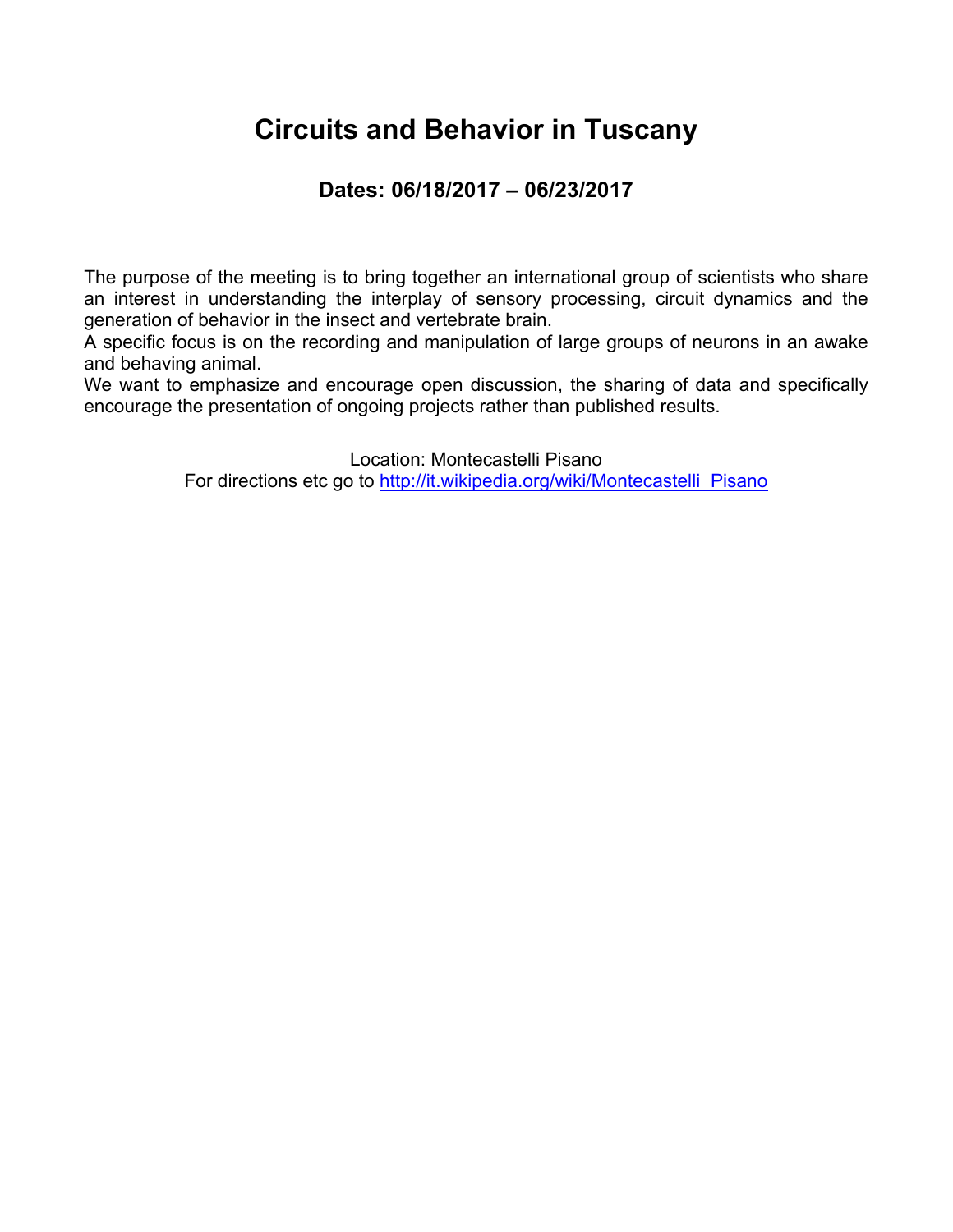### **Schedule**

| Plenary $(21:00-22:00)$               | <b>Plenary</b> | <b>Plenary</b>                                  | Concert                                         | Plenary                                                            |
|---------------------------------------|----------------|-------------------------------------------------|-------------------------------------------------|--------------------------------------------------------------------|
| Dinner/Break                          |                |                                                 |                                                 |                                                                    |
| Afternoon 2 (16:30-<br>17:30)         | 3xTalk         |                                                 |                                                 |                                                                    |
| <b>Break</b>                          |                |                                                 |                                                 | Pizza party                                                        |
| Lunch<br>Afternoon 1 (15:00-<br>16:00 | 3xTalk         | <b>Breakout</b><br>groups<br>Open<br>discussion | <b>Breakout</b><br>groups<br>Open<br>discussion | the next best thing<br>break-out discussion groups<br>at Romitorio |
| Morning 2 (10:30-11:50)               | 4xTalk         | 4xTalk                                          | 4xTalk                                          | 4xTalk                                                             |
| <b>Break</b>                          |                |                                                 |                                                 |                                                                    |
| Morning 1 (9:00-10:00)                | $3x$ Talk      | $3x$ Tal $k$                                    | $3x$ Talk                                       | 3xTalk                                                             |
|                                       | Mon            | Tue                                             | Wed                                             | Thu                                                                |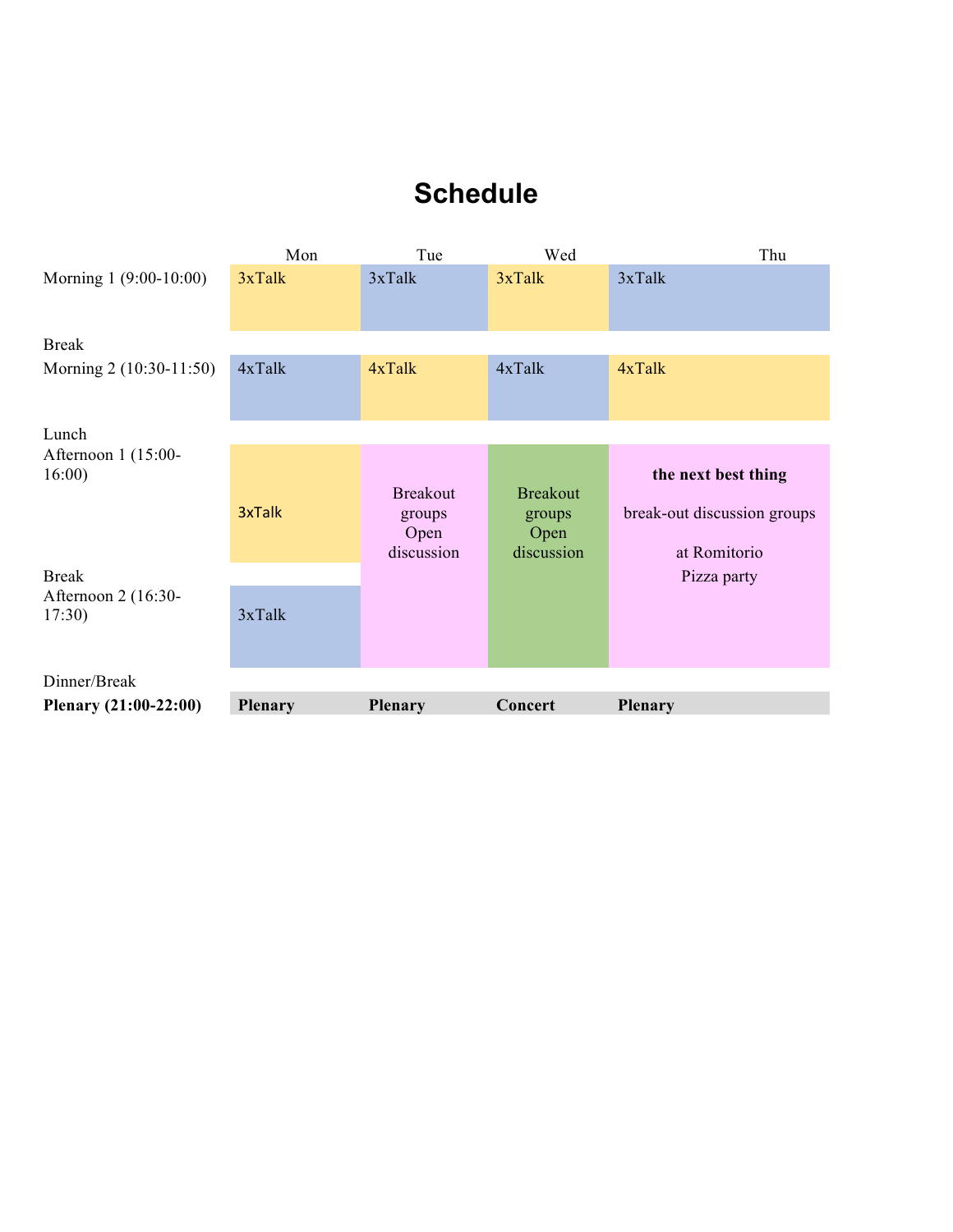# **Sunday**

- **12:00 – 17:00: Arrival**
- **18:30 – 20:00: Dinner**
- **21:00 – 22:00: Welcome and Introductory Lecture Florian Engert-Fish Feelings**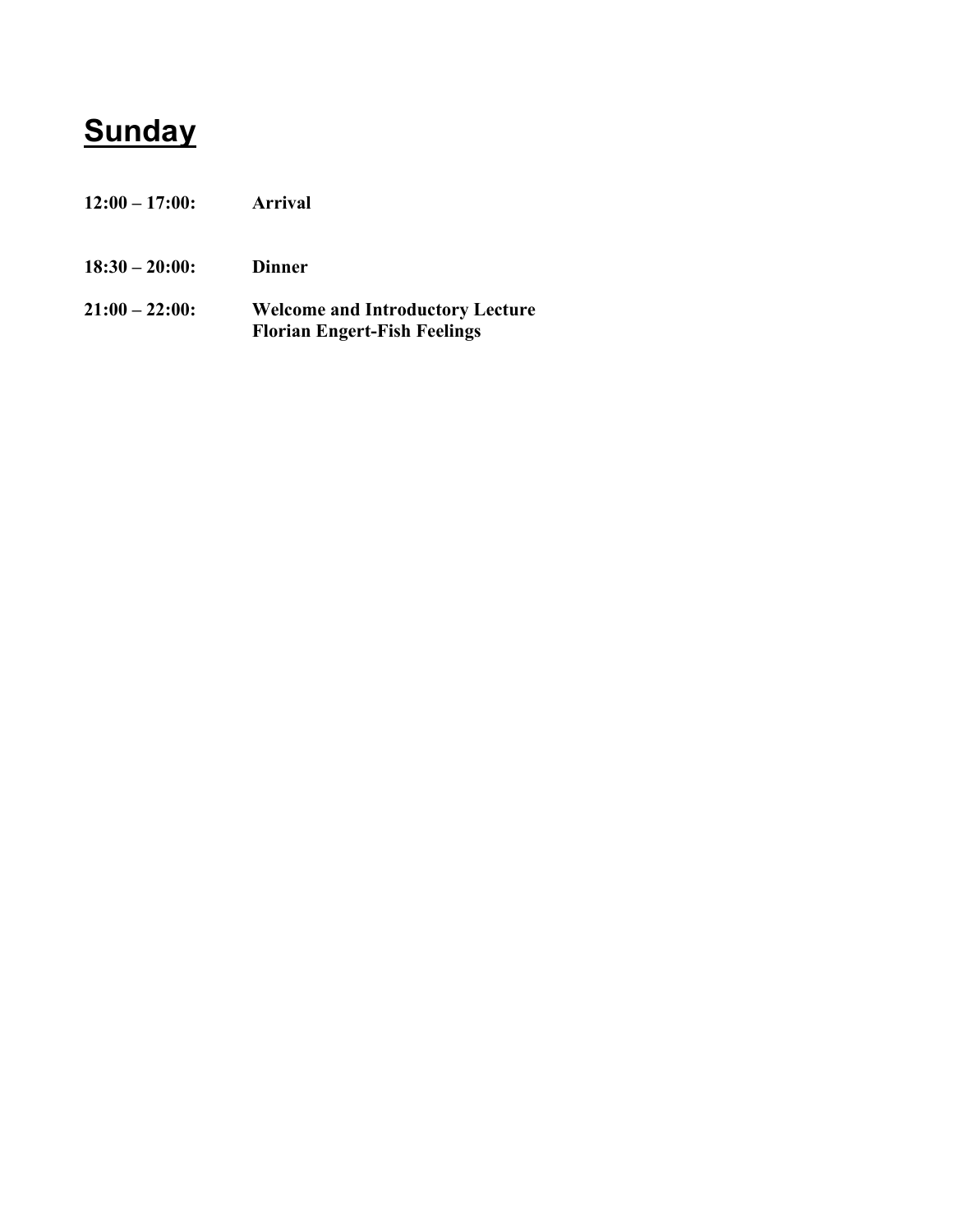### **Monday**

#### **9:00 – 11:30 (Chair: Armin Bahl)**

|                              | $9:00 - 9:20$ : Bianco, Isaac                              |
|------------------------------|------------------------------------------------------------|
|                              | TRD                                                        |
|                              | $9:20-9:40$ : Bormuth, Volker                              |
|                              | TRD                                                        |
| $9:40 - 10:00$ : Cury, Kevin |                                                            |
|                              | A Neural Circuit that Coordinates Egg Laying in Drosophila |
|                              |                                                            |

10:30 – 10:50: deBivort, Benjamin The hunt for loci of individuality: Ca++ correlates of individual behavioral bias 10:50 – 11:10: Debregeas, Georges TBD 11:10 – 11:30: del Bene, Filippo TBD 11:30 – 11:50: Free time

 **------------------------------ Lunch ----------------------------------**

#### **15:00 – 16:00: (Chair: Hanna Zwaka)**

| $15:00 - 15:20$ : Du, Jiulin                       |
|----------------------------------------------------|
| TRD                                                |
| $15:20 - 15:40$ : Dunn, Tim                        |
| Deep Learning for Connectomics?                    |
| $15:40 - 16:00$ : Fotowat, Haleh                   |
| Habituation to looming stimuli in larval zebrafish |
|                                                    |
|                                                    |

16:30 – 16:50: Bahl, Armin TBD 16:50 – 17:10: Portuges, Ruben TBD 17:10 – 17:30: Haesemeyer, Martin Heat sensation in larval zebrafish  **------------------------------ Dinner ----------------------------------**

| $21:00 - 22:00$ :   | plenary lecture                                        |
|---------------------|--------------------------------------------------------|
| <b>Georg Keller</b> | In proving foresight may be vain:                      |
|                     | the best-laid schemes o' mice an' men - gang aft agley |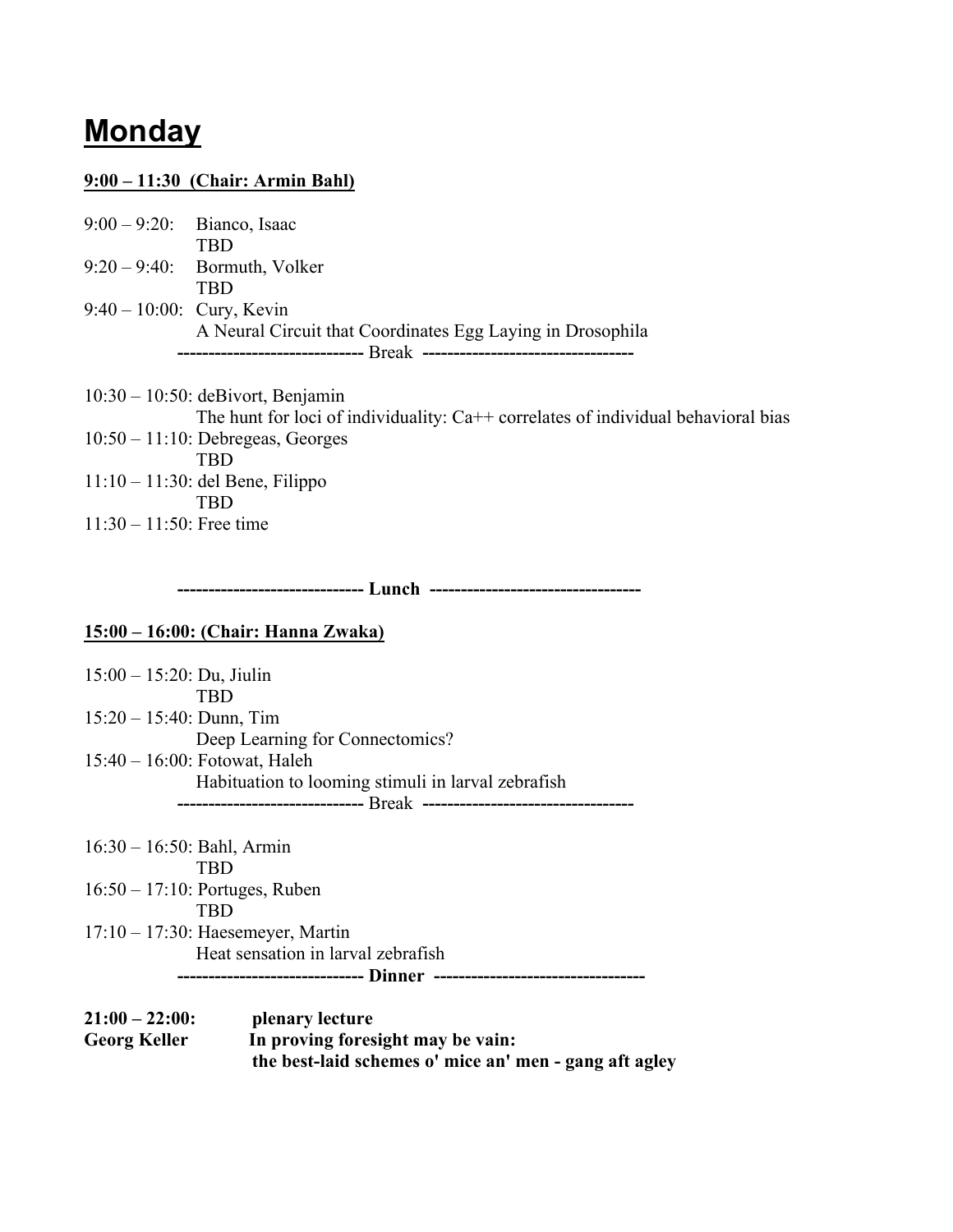# **Tuesday**

#### **(Chair: Tim Dunn)**

| $9:00 - 9:20$ | Hong, Kate                                                                               |
|---------------|------------------------------------------------------------------------------------------|
|               | The role of barrel cortex in sensory detection: a study in transient vs chronic          |
|               | inactivation of S1                                                                       |
|               | $9:20 - 9:40$ : Horstmeyer, Roarke                                                       |
|               | A microscope array for imaging over an unbounded field-of-view with                      |
|               | cellular-scale resolution                                                                |
|               | $9:40 - 10:00$ : Huang, Kuo-Hua                                                          |
|               | Two-photon calcium imaging in the forebrain of adult zebrafish during virtual navigation |
|               |                                                                                          |

 **------------------------------** Break **----------------------------------** 10:30 – 10:50: Hüebener, Mark TBD 10:50 – 11:10: Josch, Max TBD  $11:10 - 11:30$ : Hildebrand, David TBD 11:30 – 11:50: Guggiana-Nilo, Drago Color signal processing in the zebrafish brain: RGCs and Tectum

 **------------------------------ Lunch ----------------------------------**

**Breakout Sessions – free time**

 **------------------------------ Dinner ----------------------------------**

**21:00 – 22:00: plenary lecture Kevan Martin Montecastelli's got talent**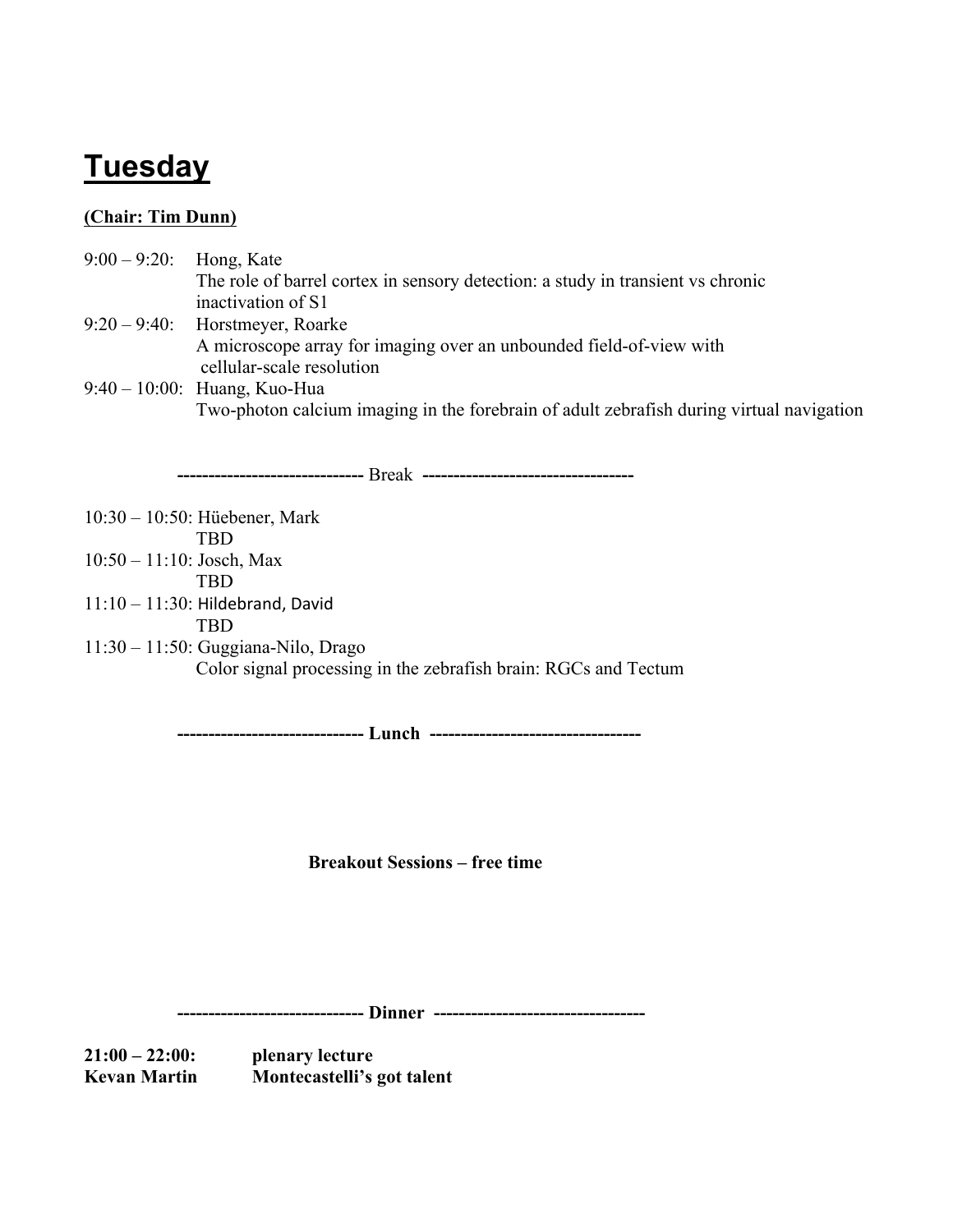## **Wednesday**

#### **(Chair: Haleh Fotowat)**

- 9:00 9:20: Kawakami, Koichi Enhancer trapping and calcium imaging reveal functional neuronal circuitries essential for fish behaviors. 9:20 – 9:40: Herrera, Kristian
- TBD 9:40 – 10:00: Kuchibhotla, Kishore TBD

 **------------------------------** Break **----------------------------------**

10:30 – 10:50: Lopez-Schier, Hernan Bidirectional tuning and ambiguity resolution in a mechanosensory system 10:50 – 11:10: Migault, Geoffrey TBD 11:10 – 11:30: Okamoto, Hitoshi TBD 11:30 – 11:50: Oteiza, Pablo Lateral-line dependent behavior in larval zebrafish

**------------------------------ Lunch ----------------------------------**

**Breakout Sessions – free time**

 **------------------------------ Dinner ----------------------------------**

**21:00 – 22:00: Concert Philipp Bonhoeffer**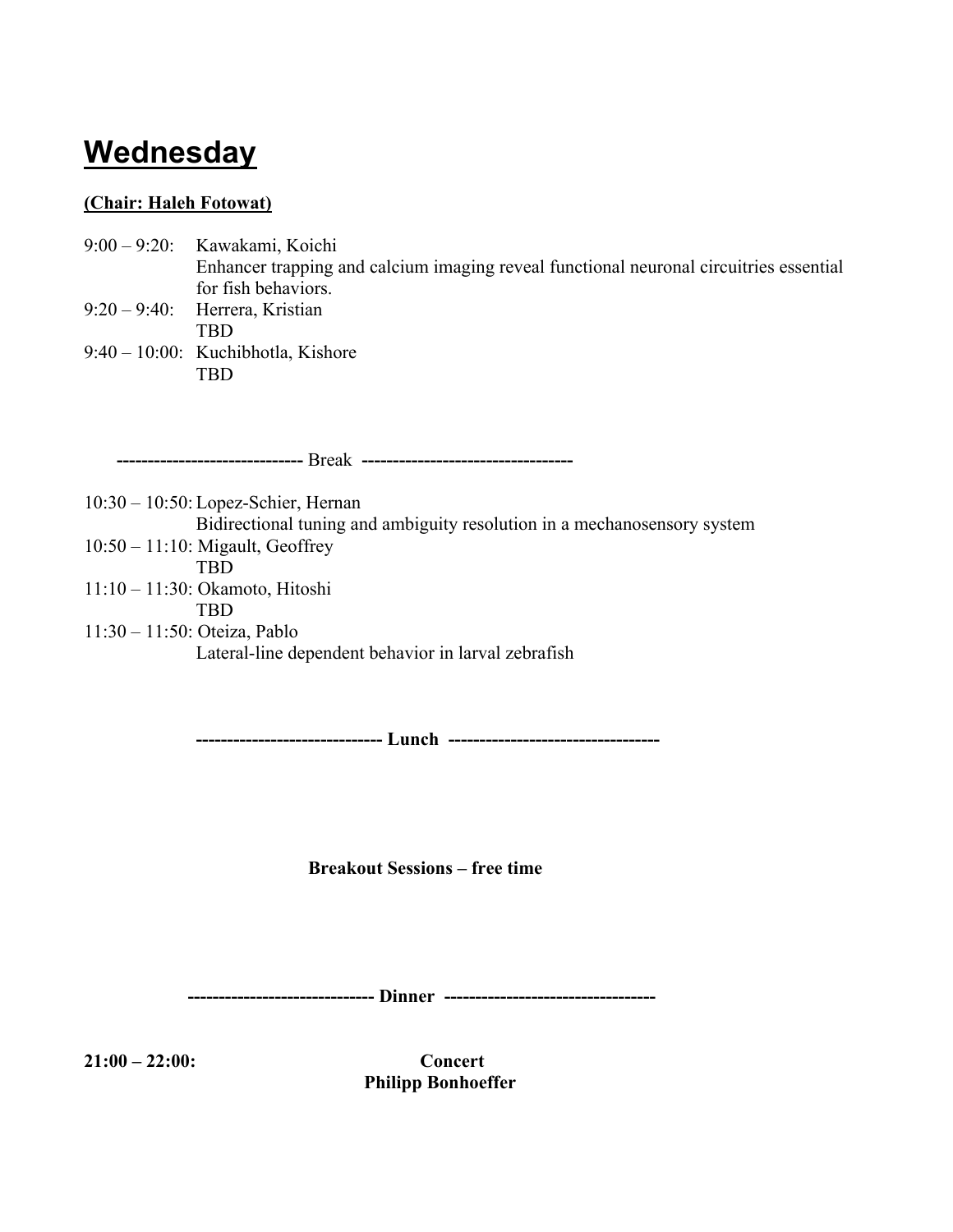### **Thursday**

#### **(Chair: Drago Guggiana)**

- 9:00 9:20: Naumann, Eva Neural Basis of Individuality 9:20 – 9:40: Odstrcil, Iris
- TBD
- 9:40 10:00: Judkewitz, Benjamin and/ or Schulze, Lisanne TBD

**------------------------------** Break **----------------------------------**

10:30 – 10:50: Skutt-Kakaria, Kyobi TBD 10:50 – 11:10: Wolf, Sebastien TBD 11:10 – 11:30: Zwaka, Hanna TBD 11:30 – 11:50: Hideyuki Tanabe The study of hippocampal functions in zebrafish

**------------------------------ Lunch ----------------------------------**

**Locate to Romitorio – discussion groups**

 **Pizza Party**

 **------------------------------ Dinner ----------------------------------**

**21:00 – 22:00: Violin lecture- About the violin**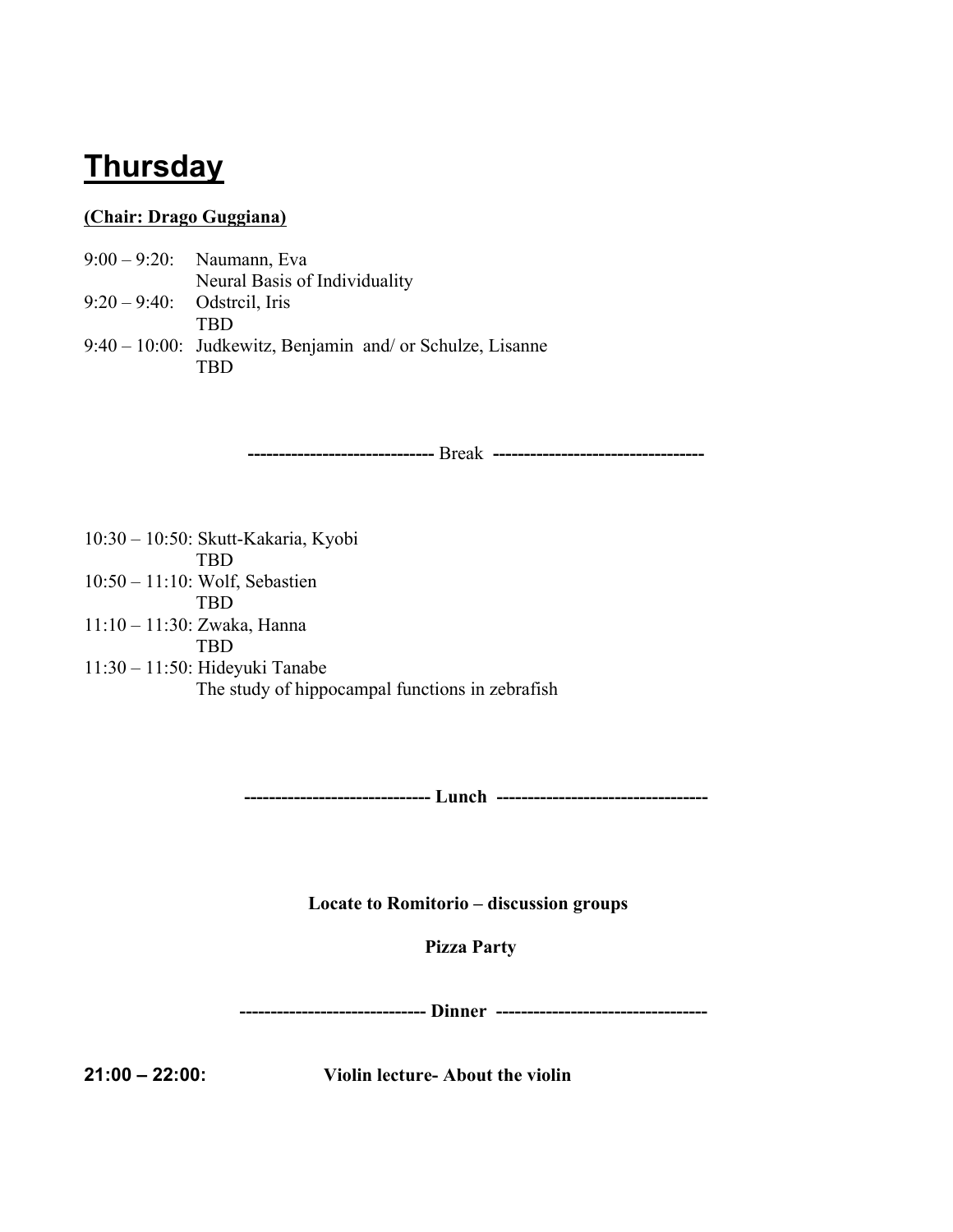# **Friday**

**Departure**